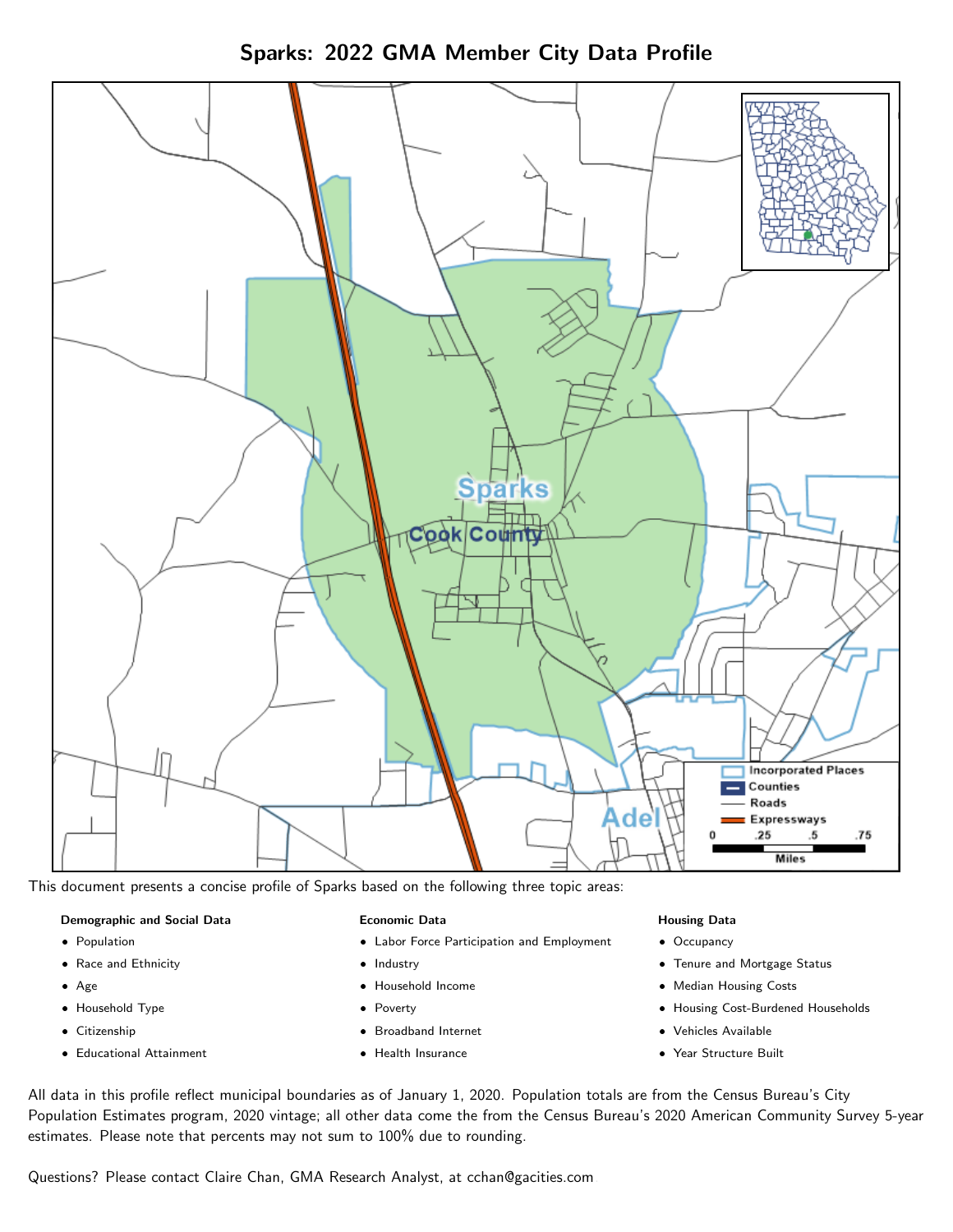# Sparks: Demographic and Social





**Citizenship** 



Source: American Community Survey, 2020 5-year estimates, table B05002 Source: American Community Survey, 2020 5-year estimates, table B15002

# Race and Ethnicity



Source: U.S. Census Bureau, City Population Estimates, 2020 vintage Source: American Community Survey, 2020 5-year estimates, table B03002

# Household Type



Source: American Community Survey, 2020 5-year estimates, table B01001 Source: American Community Survey, 2020 5-year estimates, table B11001

# Educational Attainment



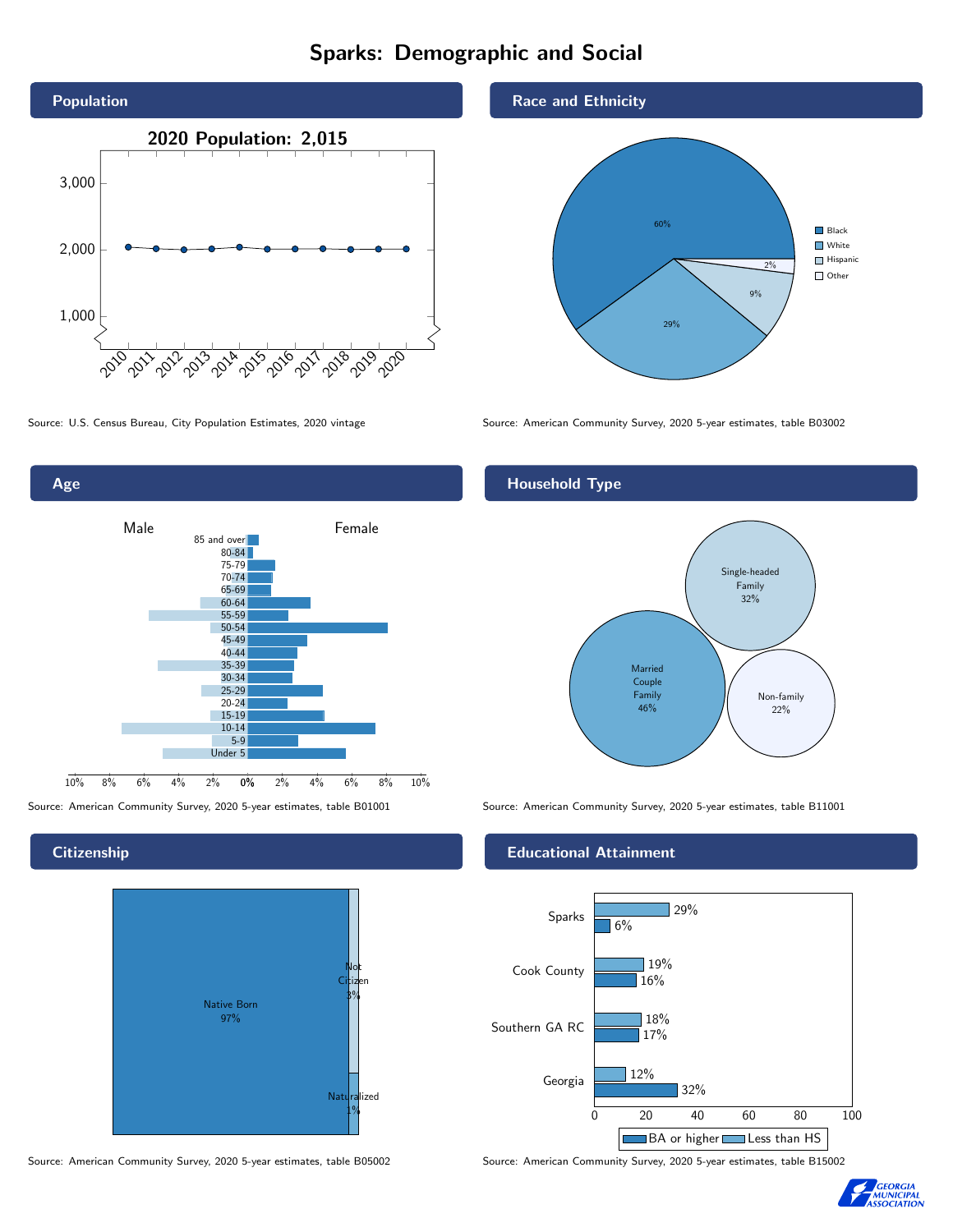# Sparks: Economic



Source: American Community Survey, 2020 5-year estimates, table B23001 Note: Unemployment rate is based upon the civilian labor force.



Source: American Community Survey, 2020 5-year estimates, tables B19013 and B19025 Source: American Community Survey, 2020 5-year estimates, table B17010



### Source: American Community Survey, 2020 5-year estimates, table B28002 Source: American Community Survey, 2020 5-year estimates, table B18135

Industry

| Agriculture, forestry, fishing and hunting, and mining      | 5%    |
|-------------------------------------------------------------|-------|
| Construction                                                | 4%    |
| Manufacturing                                               | 20%   |
| <b>Wholesale Trade</b>                                      | $1\%$ |
| Retail Trade                                                | 12%   |
| Transportation and warehousing, and utilities               | 7%    |
| Information                                                 | $0\%$ |
| Finance and insurance, real estate, rental, leasing         | $0\%$ |
| Professional, scientific, mgt, administrative, waste mgt    | 6%    |
| Educational services, and health care and social assistance | 26%   |
| Arts, entertainment, recreation, accommodation, food        | $7\%$ |
| service                                                     |       |
| Other services, except public administration                | 5%    |
| Public administration                                       | 6%    |

Source: American Community Survey, 2020 5-year estimates, table C24030

**Poverty** 



# Health Insurance